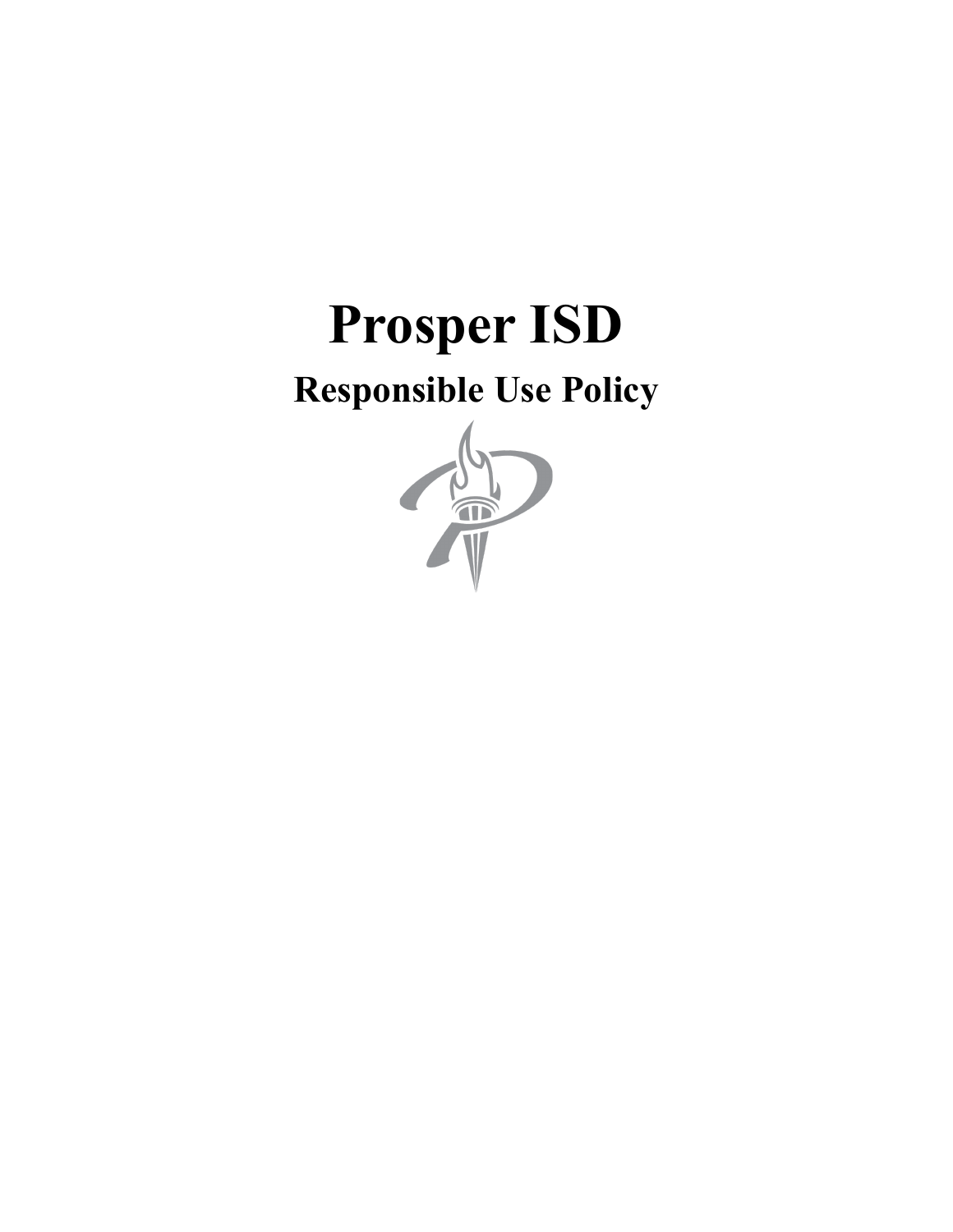#### **Overview**

It is the policy of Prosper ISD to maintain an environment that promotes ethical and responsible conduct with all electronic resources and activities. This privilege and extraordinary opportunity to use district resources comes with a responsibility for the user.

When signing the Prosper ISD Responsible Use Policy, you, as a Prosper ISD employee, partner, or other permitted user of Prosper ISD electronic resources and equipment ("User"), are acknowledging that you understand, accept, and agree to abide by the information and requirements outlined in this document:

Users understand and agree that:

- 1. Prosper ISD reserves the right to restrict access to technology at any time.
- 2. The use of Prosper ISD equipment ("PISD equipment") and associated technology is a privilege, not a right.
- 3. There is no expectation of privacy for Users when using Prosper ISD technology resources. All files stored on PISD Equipment, the District's network, and/or the cloud are subject to review and monitoring.
- 4. The terms "equipment" and "device" refer to any device or associated accessories such as computers, printers, tablets, batteries, power cords/chargers, cases, keyboards, mice, scanners, document cameras, docking stations, charging carts etc. All equipment and digital resources are the property of Prosper ISD.
- 5. Prosper ISD retains ownership and control of any and all of its hardware, software, equipment, data, documents, or supplies placed in an Alternative Work Site in connection with an authorized telework arrangement under this policy. Only portable PISD equipment, such as laptops, and similar equipment and related accessories, may be transferred to an Alternative Work Site, and all such items must be promptly returned to Prosper ISD's possession, custody, and control upon termination of an authorized telework arrangement, or upon request by Prosper ISD at any time.
- 6. If any other PISD equipment is needed at an Alternative Work Site, Users must send a request to the Technology Department administrators.
- 7. Users are not permitted to take designated work or placement location devices other than their assigned laptop (such as a document camera, monitors, printers, etc. used in the performance of job or placement responsibilities) home without prior written authorization from the Technology Department. If a User is given permission to take a District device home, Users are held to the same District Responsible Use Policy.
- 8. The terms "software" or "services" refer to any applications or tools, internal or online, provided by Prosper ISD. Software or services licensed by the District are the property of Prosper ISD.
- 9. Any digital product created by Users in performance of their duties using PISD equipment, devices, software, and/or services, or while employees are at work, is the property of Prosper ISD, unless otherwise stated in writing mutually agreed upon by User and the District.
- 10. If a tool, web app, app, or other software program is not on the [approved](https://sites.google.com/prosper-isd.net/techtools) software list, staff members must submit a request, "Tech Software [Request"](https://forms.prosper-isd.net/Forms/Software_Request), through Laserfiche to be considered for approval.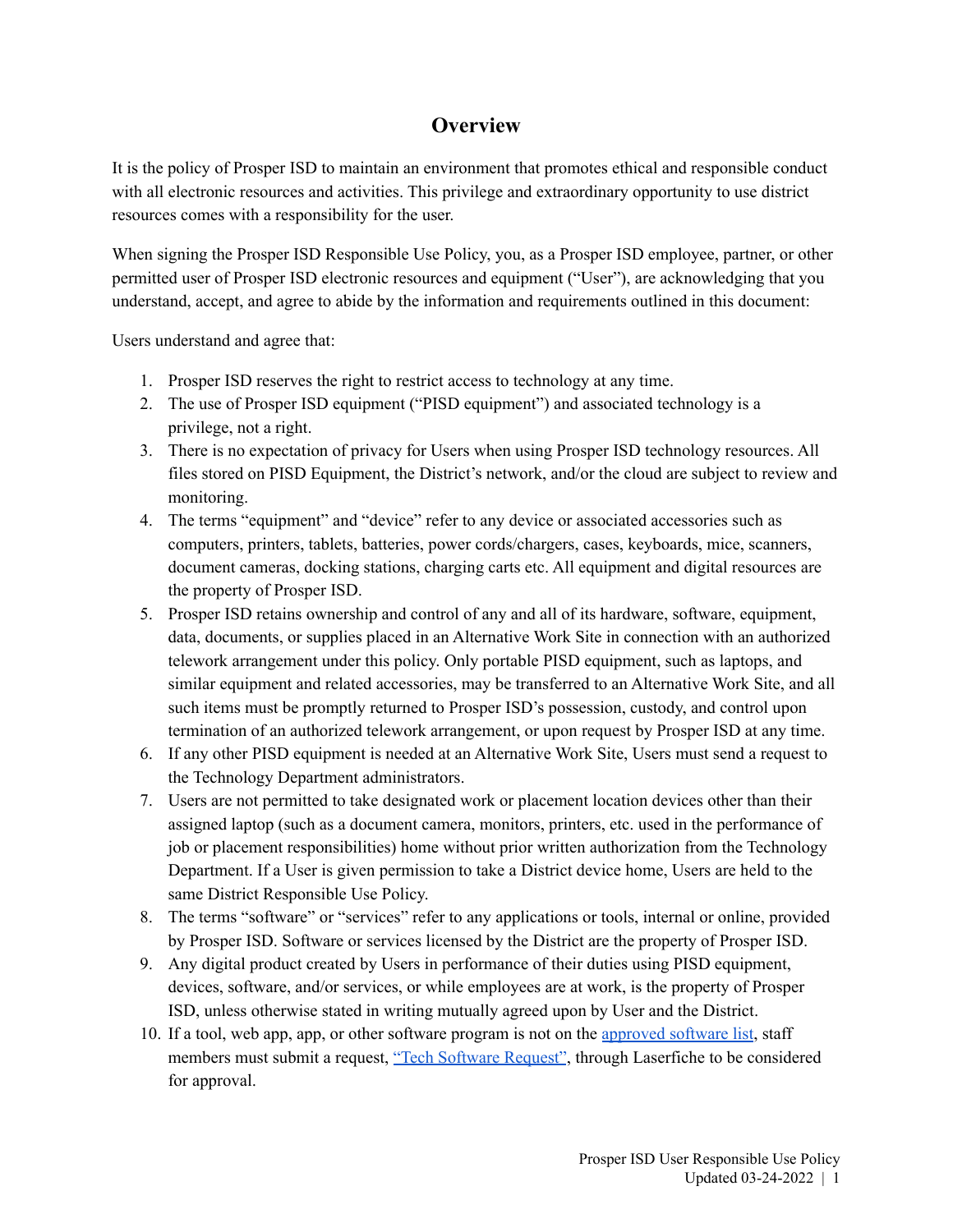- 11. Users must comply at all times with the Prosper ISD Responsible Use Policy when using devices or digital resources provided by Prosper ISD, or when using their own devices on school property, or at school-related events.
- 12. Users must follow Prosper ISD security precautions, such as keeping their username, password, and pictographs confidential at all times.
- 13. Users should not use their PISD username or email address when signing up for services unrelated to official PISD business.
- 14. By employing best cyber security practices, Users should not use their PISD password or any iterations of their password when signing up for any services. This includes services that may be used for official PISD business and those approved by Curriculum and Instruction.
- 15. If a User believes that his/her username, password, or pictograph have been compromised in any way, the User must contact the Technology Department immediately to assess the situation.
- 16. Users remotely accessing PISD network resources or PISD internet services such as Gmail from a public network must use a PISD device with standard security configurations and utilize the District's official Virtual Private Network (VPN) client to ensure proper security.
- 17. Users agree to adhere to the standards set forth in the Confidentiality Agreement by treating any Prosper ISD business-related information including, but not limited to, student education records, staff personnel records, student or staff medical records, network or computer security information, student or staff network or computer activity information as confidential.
- 18. Users must not transmit or publish personally identifiable information (PII) such as social security numbers or passwords via unsecured methods such as email or texting. Encrypted email or other secured means of document transfer should be used instead.
- 19. Users should never store sensitive data in unapproved areas. All sensitive data must remain accessible only on officially designated systems or in-network storage locations specifically created by district leadership for such purposes.
- 20. All rules and guidelines for District-provided devices, services, and accounts are in effect at all times, whether at or away from the designated work location.
- 21. All Users must adhere to all school, district, local, state and federal laws, regulations, and guidelines.
- 22. Users are required to keep equipment in good, working condition without alterations, markings, or damage of any kind.
- 23. Users are expected to report any accidental or non-accidental damage to their device or associated accessories to a supervisor or campus technician immediately.
- 24. Users who identify or know of a security problem related to District technology are expected to convey the details to their supervisors or Technology Department immediately without discussing the problem with other employees.
- 25. If Users discover information, images, messages, or behaviors that are inappropriate, dangerous, threatening, or makes them feel uncomfortable, they should immediately report what they observed to a supervisor.
- 26. Users are prohibited from using Prosper ISD resources at school, home, or any location to harass other Users or anyone else.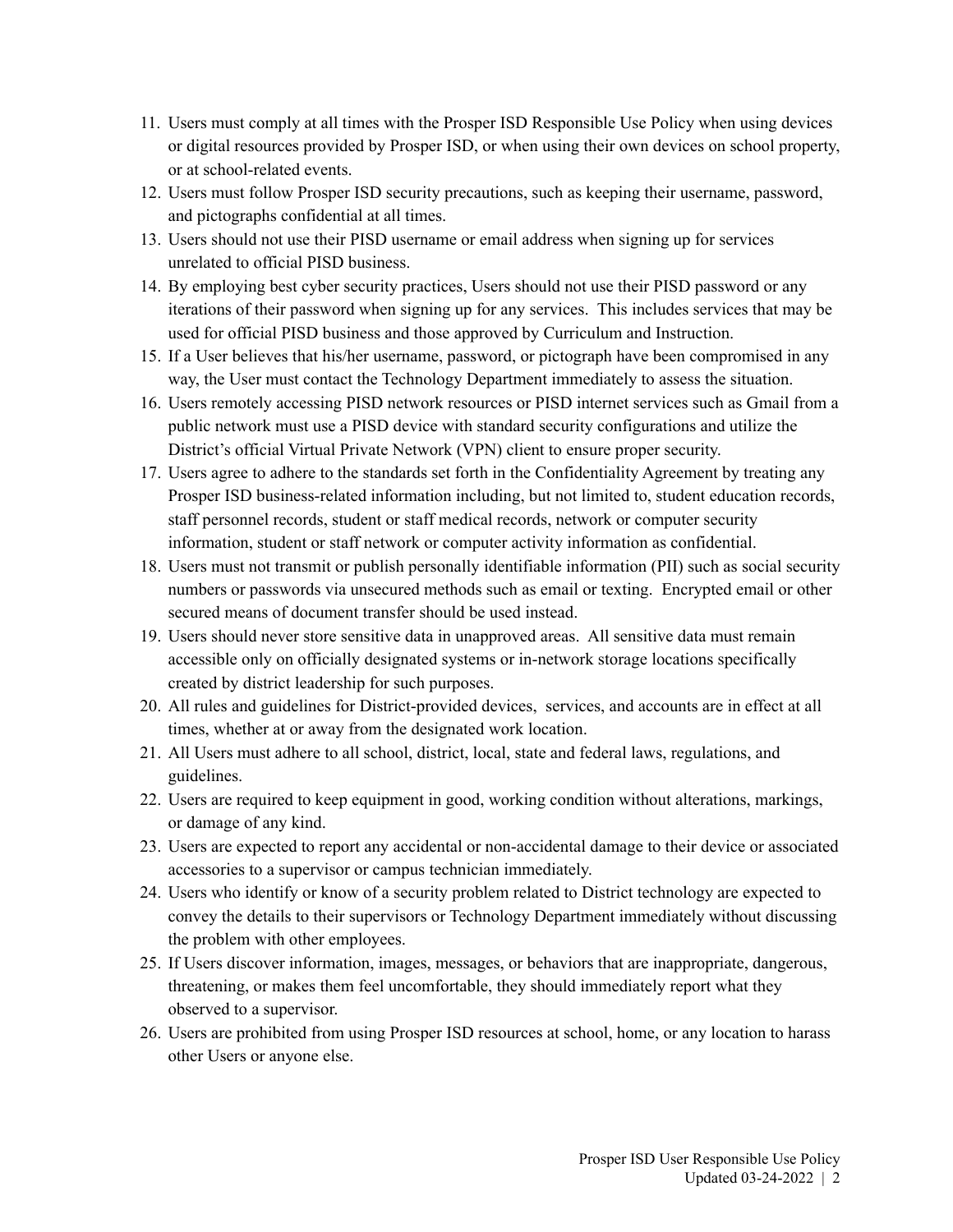- 27. Users may not use any Prosper ISD or personal resources, at work or at home, to maliciously hack, to introduce viruses or other malware, or to manipulate or modify the files of other Users without permission.
- 28. All Users are expected to follow existing copyright law *(Title [17,USC\)](https://www.copyright.gov/title17/)* and educational [fair](https://www.copyright.gov/fair-use/more-info.html) use policies.
- 29. Users may only log in using their District-assigned username. Users must not share their passwords, pictographs, or employee ID numbers (when applicable) with other Users.
- 30. Prosper ISD may remove a User's access to the network/cloud storage, email, or any other service without notice at any time if the user is engaged in any unauthorized activity.

## **Bring Your Own Device (BYOD)**

BYOD technology is defined as technology used at school, but not owned by Prosper ISD. All Users, whether using District technology or their own technology, are expected to follow the District's Responsible Use Policy.

While at work or placement in Prosper ISD, Users may bring and use their personal cell phones, laptops, or tablets only (no printers, scanners, televisions, or other electronic devices). BYOD is a privilege, not a right, and inappropriate use may result in cancellation of that privilege. The following guidelines must be followed by Users using a personally-owned electronic device at work or placement in Prosper ISD.

- 1. Administrators and the Technology Department have the right to prohibit Users from using video, photographic, or audio recording on their personal devices, including phones and smart watches, or to restrict the use of any app or feature as deemed necessary for the purposes of privacy, safety, and instruction.
- 2. Users may not interfere with or circumvent the Prosper ISD-Wireless network by using personal networking devices, or software such as wifi hotspots, access points, routers, etc., which could disrupt PISD equipment and/or services due to the introduction of malware or the use of malicious websites.
- 3. Use of Prosper ISD-Wireless through personally-owned devices is primarily intended for instructional use. Prosper ISD-Wireless may be shut down entirely to safeguard the integrity of the network, protect Users from malware or malicious actors, or ensure the functioning of Prosper ISD owned devices and services.
- 4. Users are responsible for their own devices. Prosper ISD will not be responsible for the replacement or repair of any personal device which is damaged or stolen while on District property. Any data and/or SMS/MMS (texting) charges will not be reimbursed by Prosper ISD.
- 5. Users are responsible for their device setup, maintenance, and charging. Users will not store a student's device, unless the device was taken up as a disciplinary action or for testing.
- 6. Users are not permitted to diagnose, repair, or work on a student's personal device.
- 7. Users are prohibited from engaging in e-commerce using their own device(s) while in Prosper ISD facilities.

Senate Bill 944 amends the Texas Public Information Act to address how public information on privately owned devices is preserved and disclosed subject to applicable public information requests. The new law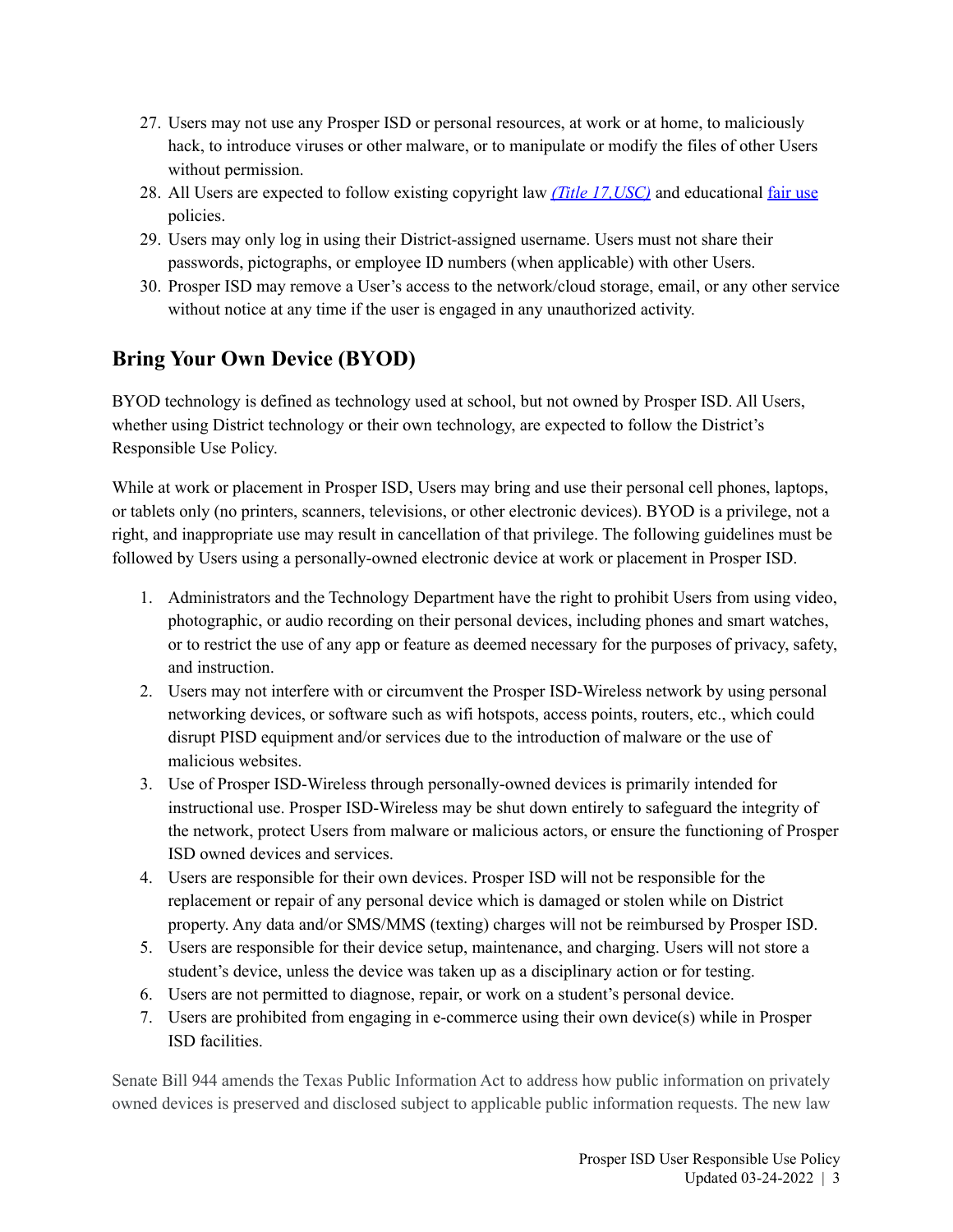became effective on September 1, 2019. Any public information contained on an employee's personal device, including, but not limited to, any public record stored in text, pictures, or voice recordings, is subject to the Public Information Act.

### **Content Filtering**

While the District uses filtering technologies and protection measures to make a concerted effort to restrict access to inappropriate material, it is not possible to absolutely prevent such access. User compliance with the rules for responsible use as outlined in this agreement increases the effectiveness of the District's protection measures. As access to the Prosper ISD network is a privilege, administrators may review files and messages to maintain system integrity and ensure that Users are acting responsibly. When Prosper ISD devices are used at other locations, Users must monitor the content accessed on the device.

#### **Stolen Equipment**

If District-owned equipment is stolen, a User must contact a supervisor who will initiate a Prosper ISD police report. Failure to report a theft to the administration may result in the loss of the use of a District-provided device.

#### **Examples of Misconduct under this Responsible Use Policy**

*Irresponsible conduct includes, but is not limited to, the following, which may result in disciplinary actions:*

- Any use of technology resources that is deemed disruptive
- Revealing the personally identifiable information<sup>1</sup> of staff or students
- Falsifying identification documents
- Taking pictures or videos of a student, employee, User, or community member without his or her permission, regardless of whether these images are intended to be posted online, in a social media app, or otherwise distributed
- Impersonating another User or student by using their account, password, pictographs, or providing a student or another User access to your account, password, or pictograph
- Using the District's network for illegal activities, including copyright violation, software license or service contract violations, or illegally downloading music, games, images, videos, or other media
- Vandalizing and/or tampering with equipment, programs, files, software, network performance, or other components of the District's network
- Unauthorized alteration, tampering, copying, taking a picture or screenshot, or other modification of another individual's or team's information or work product regardless of the media type
- Unauthorized modifications or deletion of data stored within District-owned systems
- Gaining unauthorized access anywhere on the District's network

<sup>&</sup>lt;sup>1</sup> "Personally Identifiable Information (PII) | Protecting Student Privacy." [https://employeeprivacy.ed.gov/content/personally-identifiable-information-pii](https://studentprivacy.ed.gov/content/personally-identifiable-information-pii) Accessed 2 April. 2019.